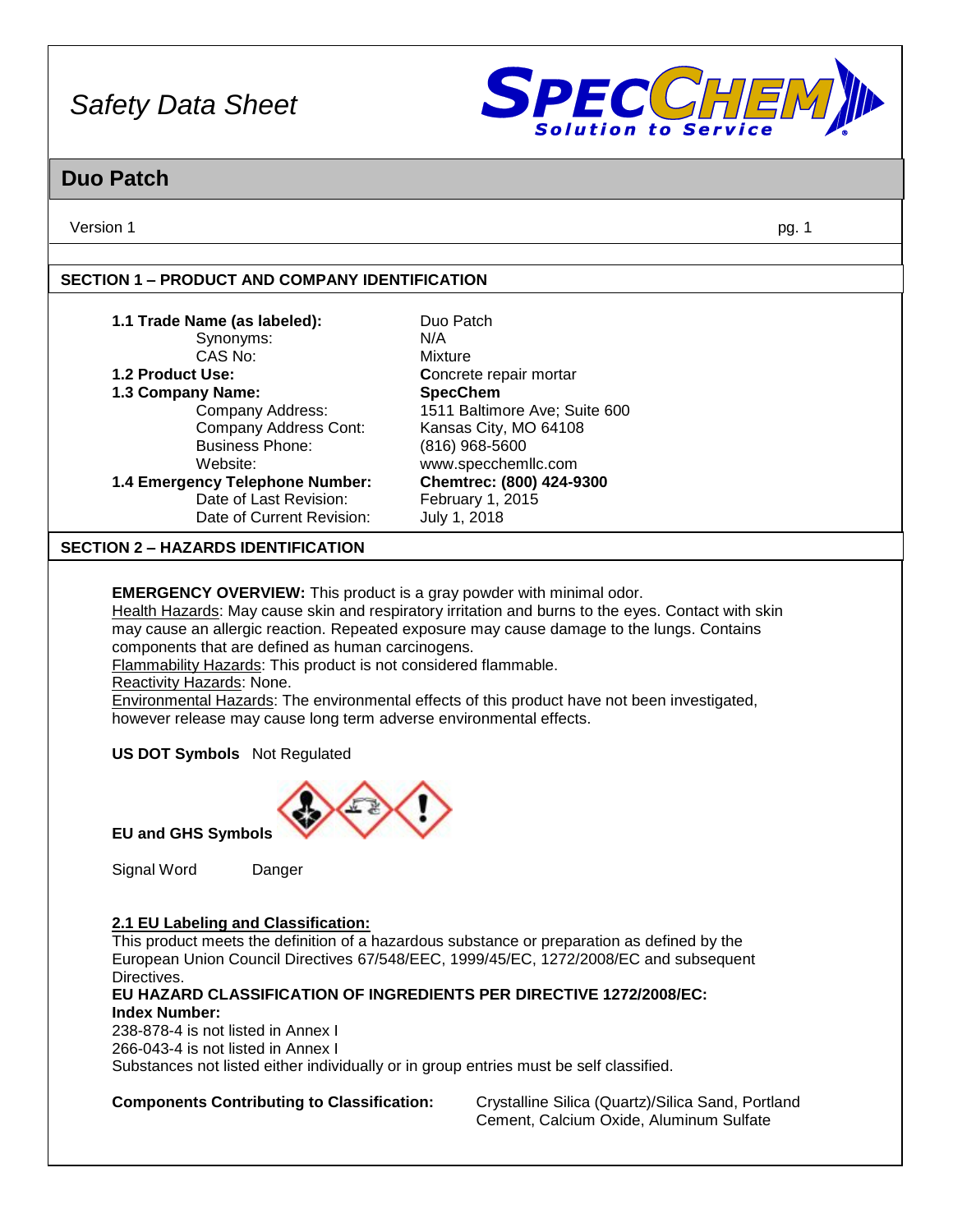

| Version 1                                                       | pg. 2                                                                                                                                                                                                                                                                                                                                                                                                                                                                                                                                                                                                                                                      |
|-----------------------------------------------------------------|------------------------------------------------------------------------------------------------------------------------------------------------------------------------------------------------------------------------------------------------------------------------------------------------------------------------------------------------------------------------------------------------------------------------------------------------------------------------------------------------------------------------------------------------------------------------------------------------------------------------------------------------------------|
| 2.2 Label Elements:                                             |                                                                                                                                                                                                                                                                                                                                                                                                                                                                                                                                                                                                                                                            |
| <b>GHS Hazard Classifications:</b><br><b>Hazard Statements:</b> | Carcinogenicity Category 2<br>STOT - SE Category 3 (Respiratory System)<br><b>Skin Irritation Category 2</b><br><b>Skin Sensitization Category 1</b><br>Eye Damage Category 1<br>H351 Suspected of causing cancer                                                                                                                                                                                                                                                                                                                                                                                                                                          |
|                                                                 | H373 May cause damage to organs<br>(Respiratory System) through prolonged or<br>repeated exposure<br>H335 May cause respiratory irritation<br>H315 Causes skin irritation<br>H317 May cause an allergic skin reaction<br>H318 Causes serious eye damage                                                                                                                                                                                                                                                                                                                                                                                                    |
| <b>Precautionary Statements:</b>                                | P201 Obtain special instructions before use.<br>P202 Do not handle until all safety precautions<br>have been read and understood.<br>P260 Do not breath<br>dust/fume/gas/mist/vapours/spray.<br>P264 Wash thoroughly after handling.<br>P271 Use only outdoors or in a well-ventilated<br>area.<br>P272 Contaminated work clothing should not be<br>allowed out of the workplace<br>P270 Do not eat, drink or smoke when using<br>this product.<br>P280 Wear protective gloves/eye<br>protection/face protection.                                                                                                                                          |
| <b>Response Statements:</b>                                     | P308+P313 IF exposed or concerned: Get<br>medical advice/attention.<br>P304+P340 IF INHALED: Remove person to<br>fresh air and keep comfortable for breathing.<br>P312 Call a POISON CENTER/Doctor if you<br>feel unwell.<br>P302+P352 IF ON SKIN: Wash with plenty of<br>water.<br>P333+P312 If skin irritation or rash occurs: Get<br>medical advice/attention.<br>P362+P364 Take off contaminated clothing and<br>wash it before reuse.<br>P305+P351+P338 IF IN EYES: Rinse<br>cautiously with water for several minutes.<br>Remove contact lenses, if present and easy to<br>do. Continue rinsing.<br>P310 Immediately call a POISON<br>CENTER/Doctor. |
| <b>Storage Statements:</b>                                      | P403+P233 Store in a well-ventilated place.<br>Keep container tightly closed.<br>P405 Store locked up.                                                                                                                                                                                                                                                                                                                                                                                                                                                                                                                                                     |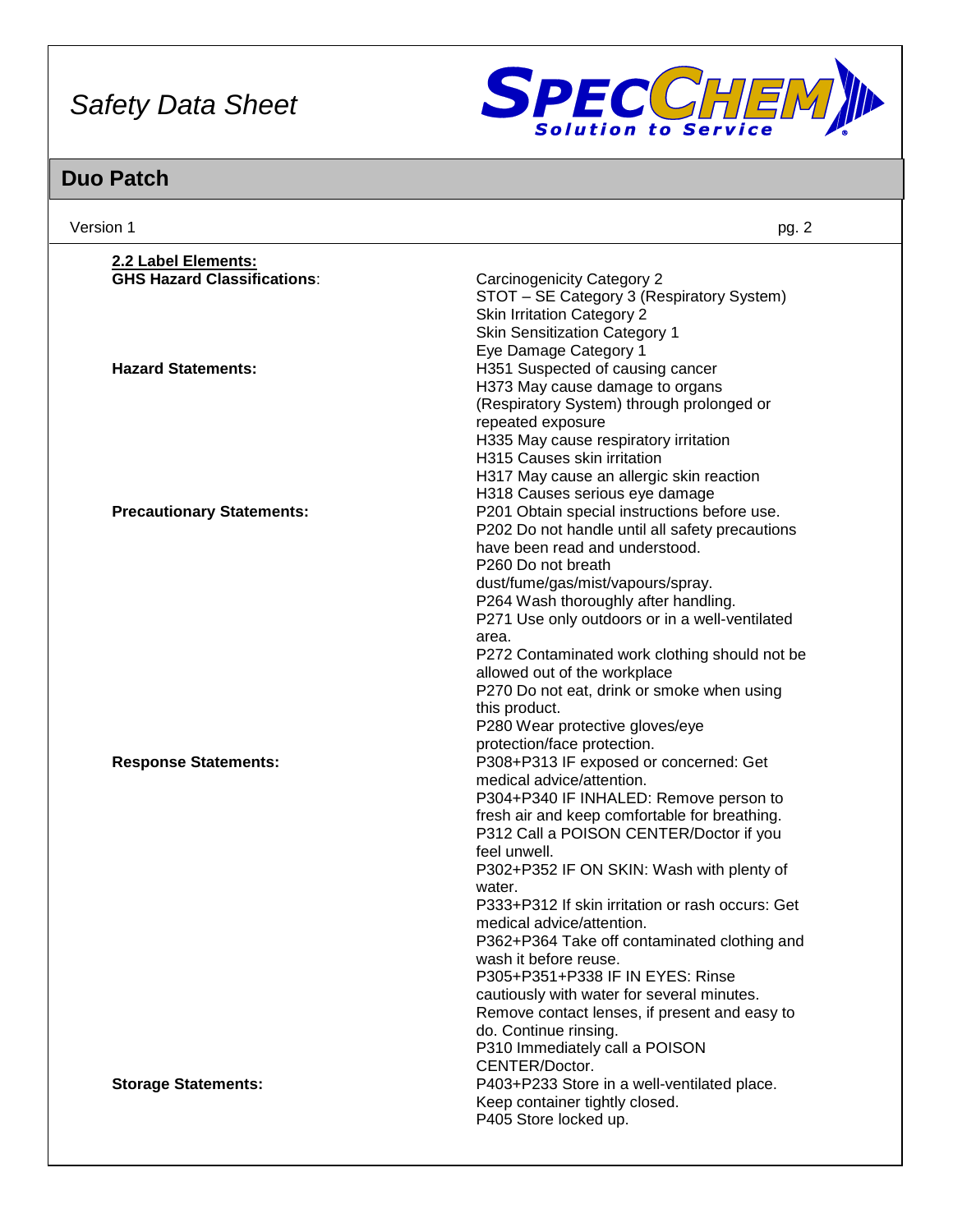

### **Duo Patch**

| Version 1                                                                                                                                                                                                                                                                                                                                                                                                                                                                                                                                                                                                                                                                                             | pg. 3                                                                                                         |
|-------------------------------------------------------------------------------------------------------------------------------------------------------------------------------------------------------------------------------------------------------------------------------------------------------------------------------------------------------------------------------------------------------------------------------------------------------------------------------------------------------------------------------------------------------------------------------------------------------------------------------------------------------------------------------------------------------|---------------------------------------------------------------------------------------------------------------|
| <b>Disposal Statements:</b>                                                                                                                                                                                                                                                                                                                                                                                                                                                                                                                                                                                                                                                                           | P501 Dispose of contents/container in<br>accordance with<br>local/regional/national/international regulations |
| 2.3 Health Hazards or Risks From Exposure:<br><b>Symptoms of Overexposure by Route of Exposure:</b><br>The most significant routes of overexposure for this product are by contact with skin or eyes. The<br>symptoms of overexposure are described in the following paragraphs.<br>Acute:<br>Inhalation: May cause respiratory irritation.<br>Skin Contact: May cause irritation to skin.<br>Eye Contact: Contact with the eyes may cause burns or irritation.<br>Ingestion: May cause gastrointestinal irritation, nausea, and vomiting.<br><b>Chronic:</b> Repeated exposure may cause skin dryness or cracking.<br><b>Target Organs:</b><br>Acute: Eyes, Skin, Respiratory<br>Chronic: Lung, Skin |                                                                                                               |
| <b>SECTION 3 - COMPOSITION / INFORMATION ON INGREDIENTS</b>                                                                                                                                                                                                                                                                                                                                                                                                                                                                                                                                                                                                                                           |                                                                                                               |

| <b>Hazardous Ingredients</b>                                                                                                      | WT%       | <b>CAS No.</b>    | <b>EINECS No.</b> | <b>Hazard Classification</b>                      |
|-----------------------------------------------------------------------------------------------------------------------------------|-----------|-------------------|-------------------|---------------------------------------------------|
| Crystalline Silica (Quartz)/<br>Silica Sand                                                                                       |           | 50-70% 14808-60-7 | 238-878-4         | Carc. 2, STOT RE2                                 |
| <b>Portland Cement</b>                                                                                                            |           | 25-45% 65997-15-1 | 266-043-4         | STOT SE3, Skin Irrit. 2, Eye Dam. 1, Skin Sens. 1 |
| Calcium Oxide                                                                                                                     | $3 - 10%$ | 1305-78-8         | 215-138-9         | STOT SE3, Skin Irrit. 2, Eye Dam. 1               |
| <b>Aluminum Sulfate</b>                                                                                                           | $1 - 4%$  | 10043-01-3        | 233-135-0         | STOT SE3, Skin Irrit. 2, Eye Dam. 1               |
| Balance of other ingredients are non-hazardous or less than 1% in concentration (or 0.1% for carcinogens, reproductive toxins, or |           |                   |                   |                                                   |

Balance of other ingredients are non-hazardous or less than 1% in concentration (or 0.1% for carcinogens, reproductive toxins, or respiratory sensitizers).

**Note:** All WHMIS required information is included in appropriate sections based on the ANSI Z400.1-2010 format. This product has been classified in accordance with the hazard criteria of the CPR and the MSDS contains all the information required by the CPR, EU Directives and the Japanese Industrial Standard JIS Z 7250:2000

#### **SECTION 4 – FIRST AID MEASURES**

#### **4.1 Description of First Aid Measures:**

| <b>Eye Contact:</b>  | If product enters the eyes, flush with plenty of water or eye wash<br>solution for several minutes. Remove contacts if present and easy to<br>do. Seek medical attention if irritation persists. |
|----------------------|--------------------------------------------------------------------------------------------------------------------------------------------------------------------------------------------------|
| <b>Skin Contact:</b> | Wash skin thoroughly with soap and water after handling. Seek medical<br>attention if irritation develops and persists.                                                                          |
| Inhalation:          | If breathing becomes difficult, remove victim to fresh air. If necessary,<br>use artificial respiration to support vital functions. Seek medical<br>attention.                                   |
| Ingestion:           | If product is swallowed, call physician or poison center if you feel unwell.                                                                                                                     |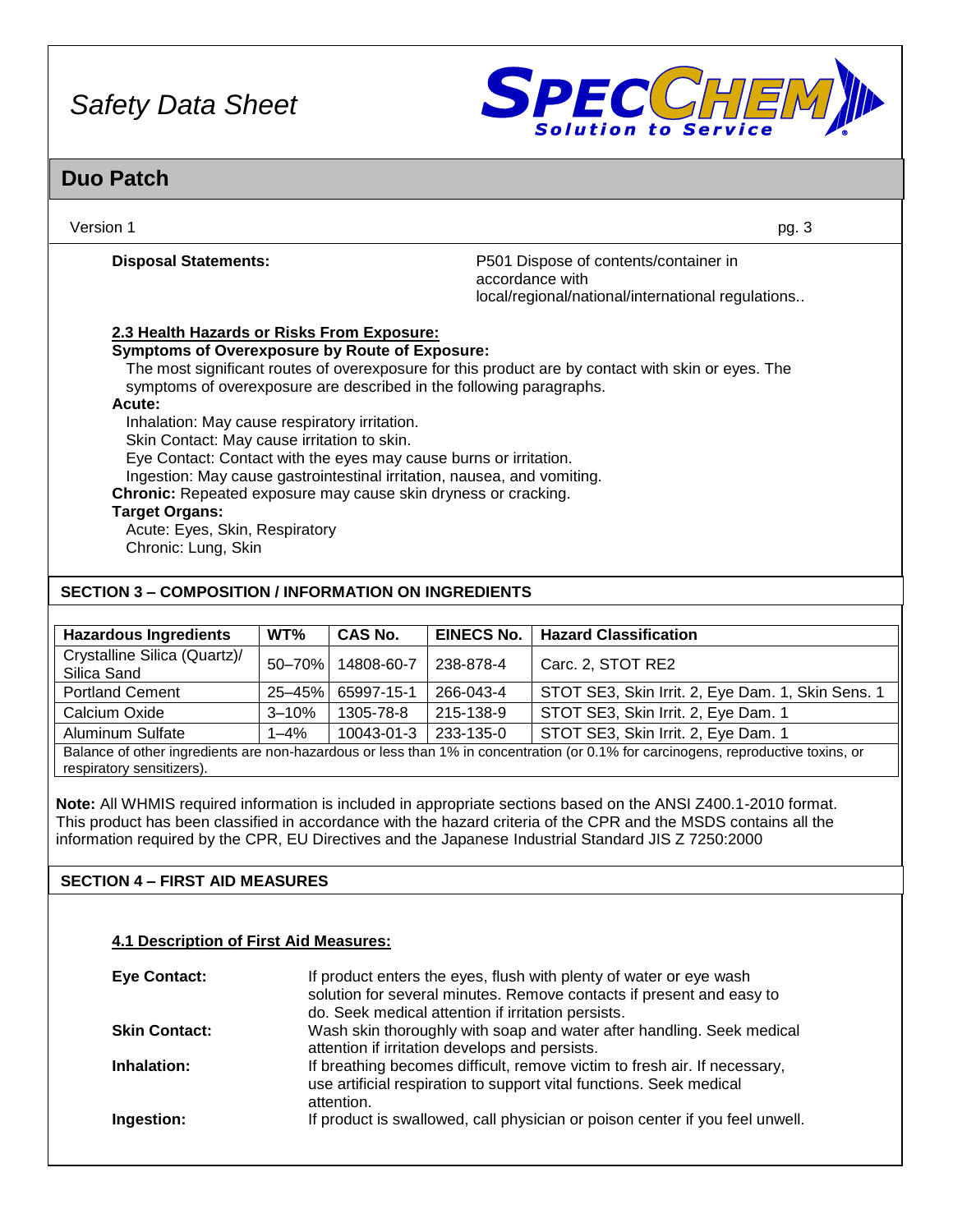

| <b>Duo Patch</b>                                                                                                                                            |                                                       |                                                                                                                               |                                                                                                                                                                                                                                                                                                    |       |
|-------------------------------------------------------------------------------------------------------------------------------------------------------------|-------------------------------------------------------|-------------------------------------------------------------------------------------------------------------------------------|----------------------------------------------------------------------------------------------------------------------------------------------------------------------------------------------------------------------------------------------------------------------------------------------------|-------|
| Version 1                                                                                                                                                   |                                                       |                                                                                                                               |                                                                                                                                                                                                                                                                                                    | pg. 4 |
|                                                                                                                                                             | professional.                                         |                                                                                                                               | If professional advice is not available, do not induce vomiting. Never<br>induce vomiting or give dilutents (milk or water) to someone who is<br>unconscious, having convulsions, or who cannot swallow. Seek medical<br>advice. Take a copy of the label and/or SDS with the victim to the health |       |
| <b>Medical Conditions</b><br><b>Generally Aggravated</b>                                                                                                    |                                                       |                                                                                                                               |                                                                                                                                                                                                                                                                                                    |       |
| <b>By Exposure:</b>                                                                                                                                         | aggravated by prolonged contact.                      |                                                                                                                               | Pre-existing skin, respiratory system or eye problems may be<br>4.2 Symptoms and Effects Both Acute and Delayed: Exposure to skin and respiratory may cause                                                                                                                                        |       |
|                                                                                                                                                             | the lungs.                                            |                                                                                                                               | irritation. Contact with the eyes may cause burns. Contact with skin may<br>cause an allergic reaction. Repeated exposure may cause damage to                                                                                                                                                      |       |
| 4.3 Recommendations to Physicians: Treat symptoms and eliminate overexposure.                                                                               |                                                       |                                                                                                                               |                                                                                                                                                                                                                                                                                                    |       |
| <b>SECTION 5 - FIRE FIGHTING MEASURES</b>                                                                                                                   |                                                       |                                                                                                                               |                                                                                                                                                                                                                                                                                                    |       |
| 5.1 Fire Extinguishing Materials:<br>Use the following fire extinguishing materials:<br>5.2 Unusual Fire and Explosion Hazards:<br>drains or water courses. |                                                       | <b>Water Spray: Yes</b><br>Foam: Yes<br>Halon: Yes<br><b>Carbon Dioxide: Yes</b><br>Dry Chemical: Yes<br>Other: Any "C" Class | Irritating and toxic fumes may be produced at high temperatures. Use of water may result if<br>the formation of a toxic aqueous solution. Do not allow run-off from fire fighting to enter                                                                                                         |       |
| <b>Explosive Sensitivity to Mechanical Impact:</b><br><b>Explosive Sensitivity to Static Discharge:</b>                                                     |                                                       | No<br>No                                                                                                                      |                                                                                                                                                                                                                                                                                                    |       |
| 5.3 Special Fire-Fighting Procedures:<br>$\bullet$<br>protective equipment.<br>$\bullet$<br>$\bullet$<br>applied water spray.                               | Incipient fire responders should wear eye protection. | Isolate materials not yet involved in the fire and protect personnel.                                                         | Structural firefighters must wear Self-Contained Breathing Apparatus (SCBA) and full<br>Move containers from fire area if this can be done without risk; otherwise, cool with carefully                                                                                                            |       |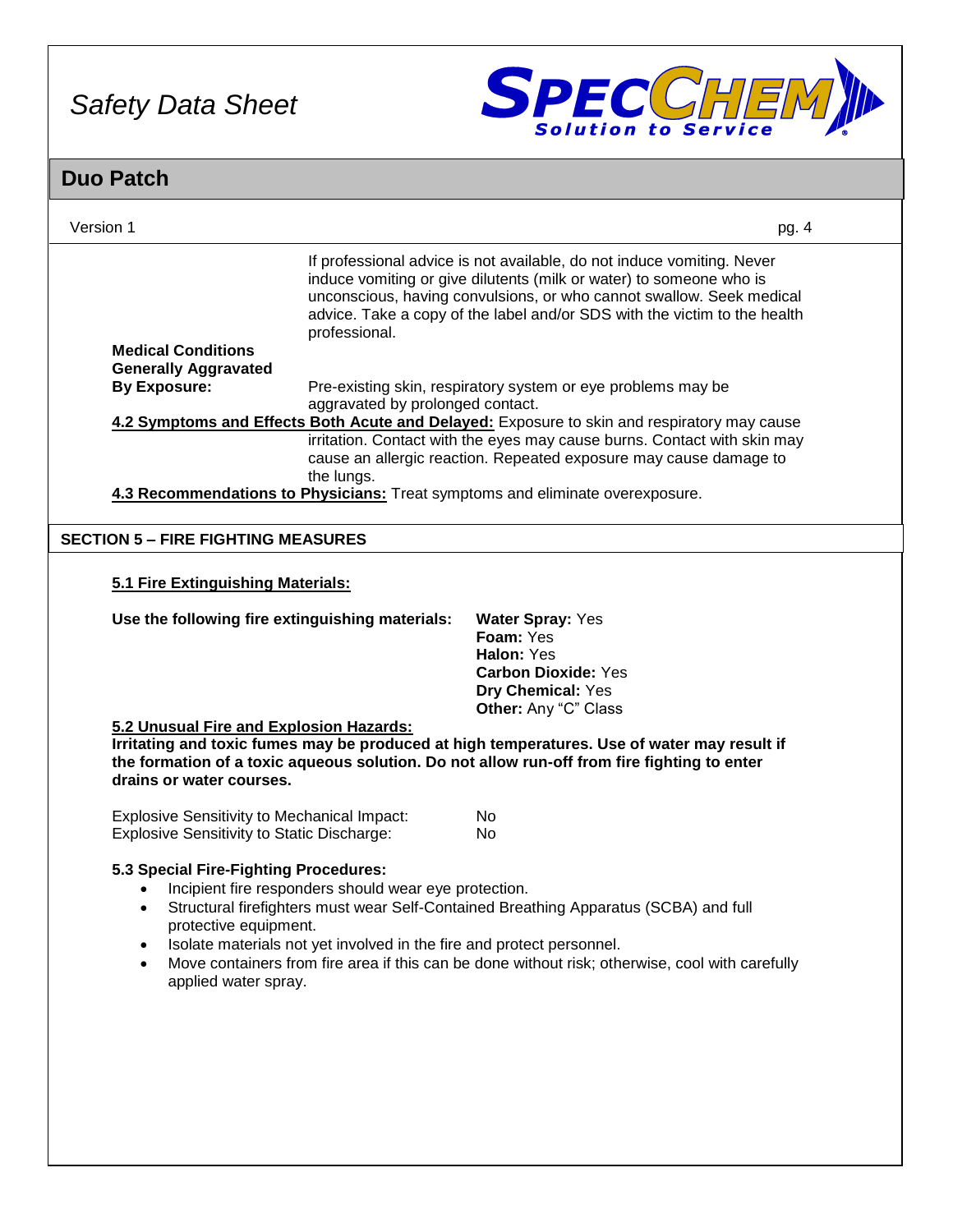

### **Duo Patch**

#### Version 1 pg. 5

• If possible, prevent run-off water from entering storm drains, bodies of water, or other environmentally sensitive areas.



#### **SECTION 6 – ACCIDENTAL RELEASE MEASURES (STEPS FOR SPILLS)**

#### **6.1 Personal Precautions, Protective Equipment and Emergency Procedures:**

Use cautious judgment when cleaning up spill. Wear suitable protective clothing, gloves, and eye/face protection.

#### **6.2 Environmental Precautions:**

If liquid was introduced, construct a dike to prevent spreading. Keep out of sewers, storm drains, surface waters, and soils.

#### **6.3 Spill and Leak Response:**

#### **Small Spills:**

- Collect material via broom or mop. Place in tightly sealed containers for proper disposal.
- Approach spill areas with caution.
- If liquid was introduced, create a dike or trench to contain material.
- Soak up with absorbent material such as clay, sand or other suitable non-reactive material.

#### **Large Spills:**

- Place in leak-proof containers. Seal tightly for proper disposal.
- Dispose of in accordance with U.S. Federal, State, and local hazardous waste disposal regulations and those of Canada and its Provinces, those of Australia, Japan and EU Member States (see Section 13, Disposal Considerations).

#### **SECTION 7 - HANDLING AND STORAGE**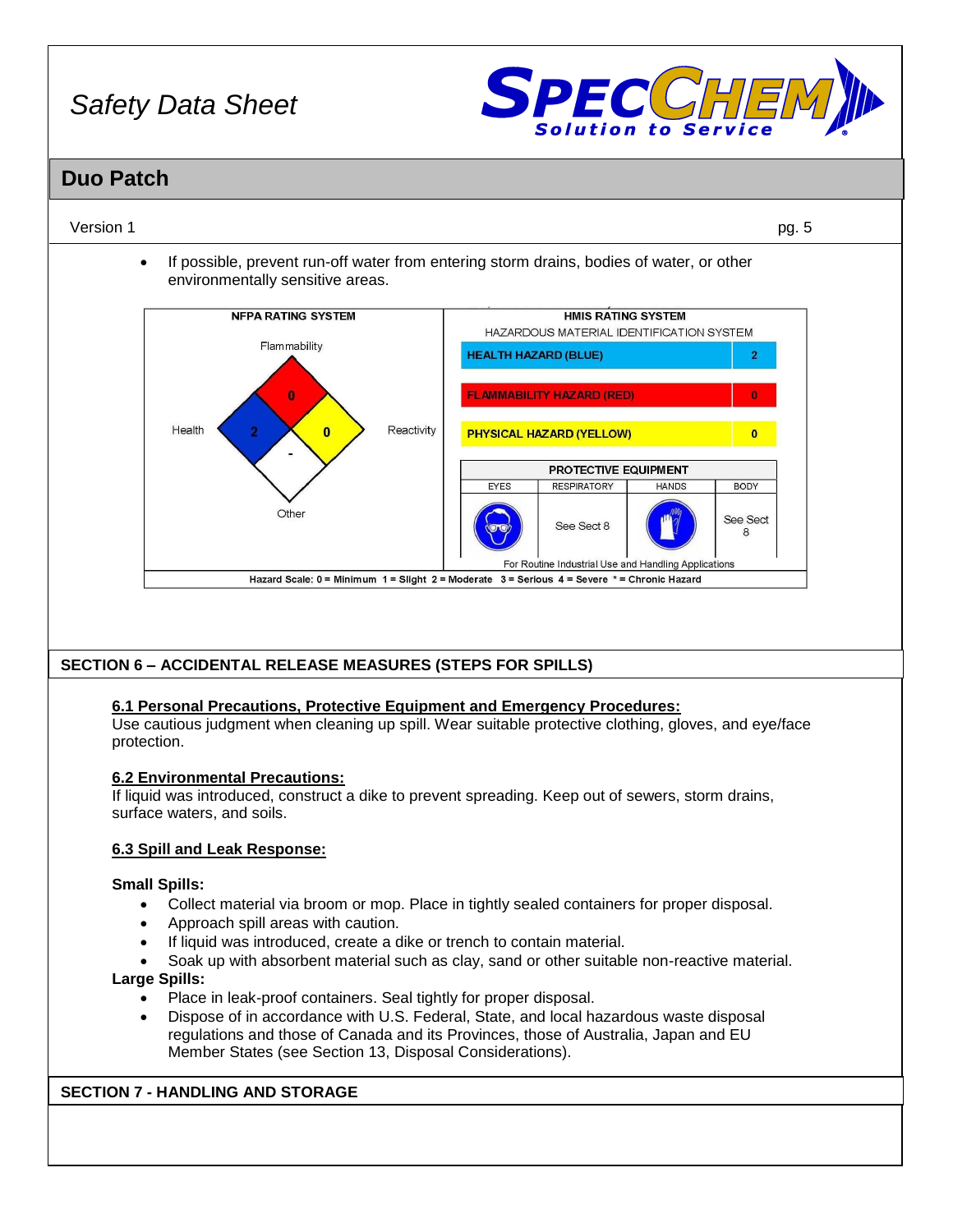

### **Duo Patch**

#### Version 1 pg. 6

#### **7.1 Precautions for Safe Handling:**

To prevent eye contact under the foreseeable conditions of use, wear appropriate safety eyewear. When handling, do not eat, drink, or smoke. Wash thoroughly after handling.

#### **7.2 Storage and Handling Practices:**

Keep away from incompatible materials. Keep container closed when not in use and store in well ventilated area.

#### **7.3 Specific Uses:**

Rapid setting concrete repair mortar.

#### **SECTION 8 – EXPOSURE CONTROLS / PERSONAL PROTECTION**

#### **8.1 Exposure Parameters:**

| <b>Ingredients</b>                                | CAS No.    | <b>OSHA PEL</b>                               | <b>NIOSH PEL</b>                           | <b>ACGIH TWA</b>    |
|---------------------------------------------------|------------|-----------------------------------------------|--------------------------------------------|---------------------|
| <b>Crystalline Silica</b><br>(Quartz)/Silica Sand | 14808-60-7 | TWA 0.1 mg/m3 (resp)<br>TWA 0.3 mg/m3 (total) | Ca TWA 0.05 mg/m3                          | $0.025$ mg/m3       |
| <b>Portland Cement</b>                            | 65997-15-1 | TWA 5 mg/m3 (resp)<br>TWA 15 mg/m3 (total)    | TWA 5 mg/m3 (resp)<br>TWA 10 mg/m3 (total) | 10 mg/m $3$ (total) |
| Calcium Oxide                                     | 1305-78-8  | TWA 5 $mg/m3$                                 | TWA 2 mg/m3                                | TWA 2 $mg/m3$       |
| <b>Aluminum Sulfate</b>                           | 10043-01-3 | TWA 2 $mg/m3$                                 | TWA 2 $mg/m3$                              | TWA 2 $mg/m3$       |

## **8.2 Exposure Controls:**

**Ventilation and Engineering Controls:** Use with adequate ventilation to ensure exposure levels are maintained below the limits provided above.

*The following information on appropriate Personal Protective Equipment is provided to assist employers in complying with OSHA regulations found in 29 CFR Subpart I (beginning at 1910.132), or standards of EU member states (including EN 149 for respiratory PPE, and EN 166 for face/eye protection), and those of Japan. Please reference applicable regulations and standards for relevant details.*

| <b>Respiratory Protection:</b> | Maintain airborne contaminant concentrations<br>below guidelines listed above. Use only<br>respiratory protection authorized in the U.S.<br><b>Federal OSHA Respiratory Protection Standard</b><br>(29 CFR 1910.134), equivalent U.S. State<br>standards, Canadian CSA Standard Z94.4-93,<br>the European Standard EN149, or EU member<br>states. |
|--------------------------------|---------------------------------------------------------------------------------------------------------------------------------------------------------------------------------------------------------------------------------------------------------------------------------------------------------------------------------------------------|
| <b>Eye Protection:</b>         | Safety glasses or goggles are required.<br>If necessary, refer to U.S. OSHA 29 CFR<br>1910.133, Canadian Standards, and the<br>European Standard EN166, Australian<br>Standards, or relevant Japanese Standards.                                                                                                                                  |
| <b>Hand Protection:</b>        | Chemical resistant gloves are required to<br>prevent skin contact. If necessary, refer to U.S.<br>OSHA 29 CFR 1910.138, the European                                                                                                                                                                                                              |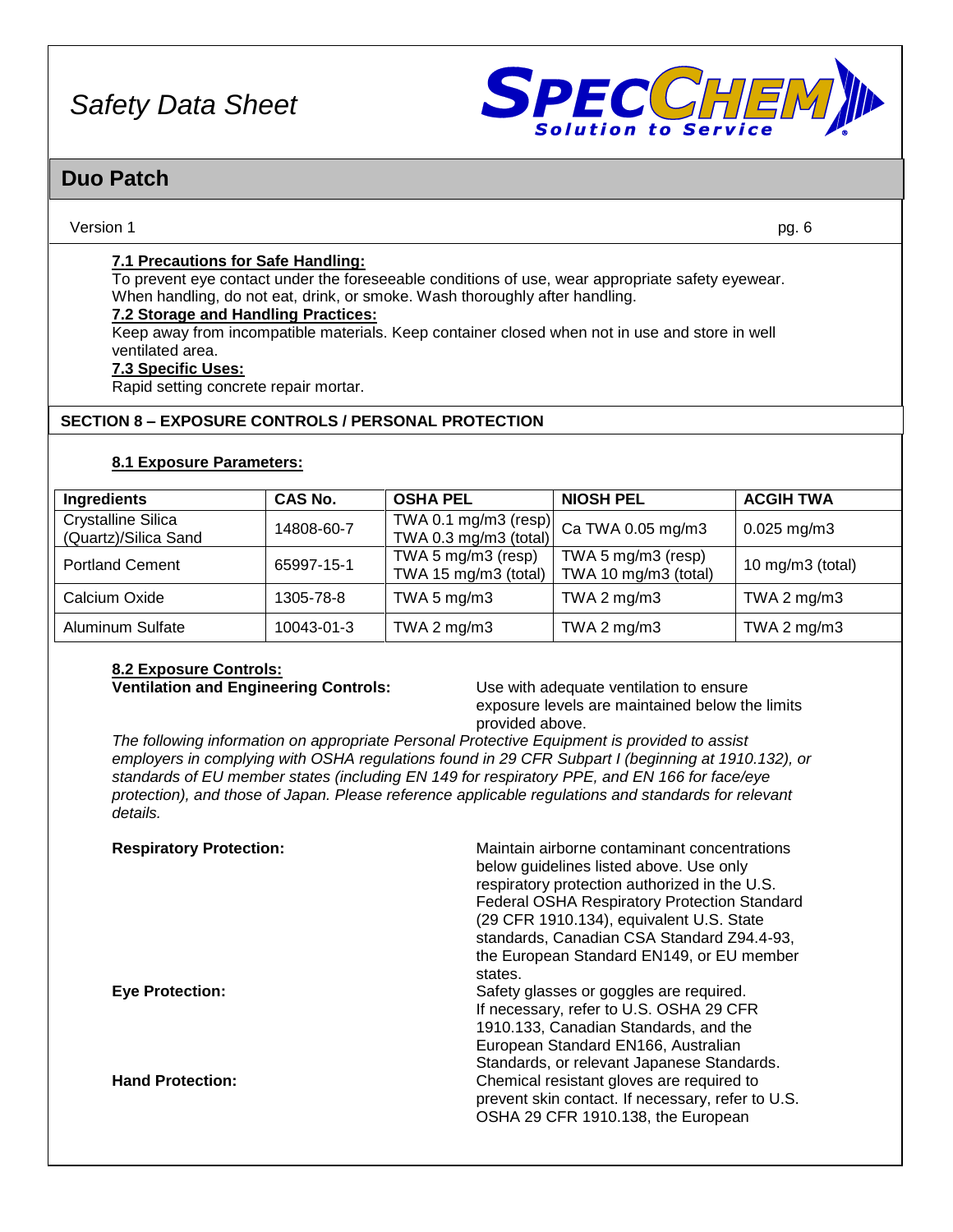

| Version 1                                                                                                                                                                                                                                                                                                                                                                                                                                                                                                                                                                                                                                                                                                                                                                                                                                                                                                                                                                                       | pg. 7                                                                                                                                                                                                                                                                                                                                                                                                                                                                                                                                                                                                                          |
|-------------------------------------------------------------------------------------------------------------------------------------------------------------------------------------------------------------------------------------------------------------------------------------------------------------------------------------------------------------------------------------------------------------------------------------------------------------------------------------------------------------------------------------------------------------------------------------------------------------------------------------------------------------------------------------------------------------------------------------------------------------------------------------------------------------------------------------------------------------------------------------------------------------------------------------------------------------------------------------------------|--------------------------------------------------------------------------------------------------------------------------------------------------------------------------------------------------------------------------------------------------------------------------------------------------------------------------------------------------------------------------------------------------------------------------------------------------------------------------------------------------------------------------------------------------------------------------------------------------------------------------------|
| <b>Body Protection:</b>                                                                                                                                                                                                                                                                                                                                                                                                                                                                                                                                                                                                                                                                                                                                                                                                                                                                                                                                                                         | Standard DIN EN 374, the appropriate<br>Standards of Canada, Australian Standards, or<br>relevant Japanese Standards.<br>Use body protect appropriate to task being<br>performed.<br>If necessary, refer to appropriate Standards of<br>Canada, or appropriate standards of the EU,<br>Australian Standards, or relevant Japanese<br>Standards. If a hazard of injury to the feet exists<br>due to falling objects, rolling objects, where<br>objects may pierce the soles of the feet or where<br>employee's feet may be exposed to electrical<br>hazards, use foot protection, as described in<br>U.S. OSHA 29 CFR 1910.136. |
| <b>SECTION 9 - PHYSICAL AND CHEMICAL PROPERTIES</b>                                                                                                                                                                                                                                                                                                                                                                                                                                                                                                                                                                                                                                                                                                                                                                                                                                                                                                                                             |                                                                                                                                                                                                                                                                                                                                                                                                                                                                                                                                                                                                                                |
| 9.1 Information on Basic Physical and Chemical Properties:<br>ppearance (Physical State and Color): Gray powder<br><b>Odor: Minimal</b><br>Odor Threshold: No data available<br>pH: No data available<br>Melting/Freezing Point: No data available<br><b>Boiling Point: No data available</b><br><b>Flash Point: No data available</b><br>Evaporation Rate: No data available<br>Flammability (Solid; Gas): No data available<br>Upper/Lower Flammability or Explosion Limits: No data available<br>Vapor Pressure (mm Hg @ 20°C (68° F): No data available<br>Vapor Density: No data available<br>Relative Density: No data available<br>Specific Gravity: 2.6 - 3.2<br><b>Solubility in Water: Miscible</b><br>Weight per Gallon: No data available<br>Partition Coefficient (n-octanol/water): No data available<br>Auto-Ignition Temperature: No data available<br>Decomposition Temperature: No data available<br>Viscosity: No data available<br>9.2 Other Information: No data available |                                                                                                                                                                                                                                                                                                                                                                                                                                                                                                                                                                                                                                |
| <b>SECTION 10 - STABILITY AND REACTIVITY</b>                                                                                                                                                                                                                                                                                                                                                                                                                                                                                                                                                                                                                                                                                                                                                                                                                                                                                                                                                    |                                                                                                                                                                                                                                                                                                                                                                                                                                                                                                                                                                                                                                |
| 10.1 Reactivity:<br>10.2 Stability:<br>10.3 Possibility of Hazardous Reactions: Will not occur.<br>10.4 Conditions to Avoid:                                                                                                                                                                                                                                                                                                                                                                                                                                                                                                                                                                                                                                                                                                                                                                                                                                                                    | This product is not reactive.<br>Stable under conditions of normal storage and use.<br>No data available.                                                                                                                                                                                                                                                                                                                                                                                                                                                                                                                      |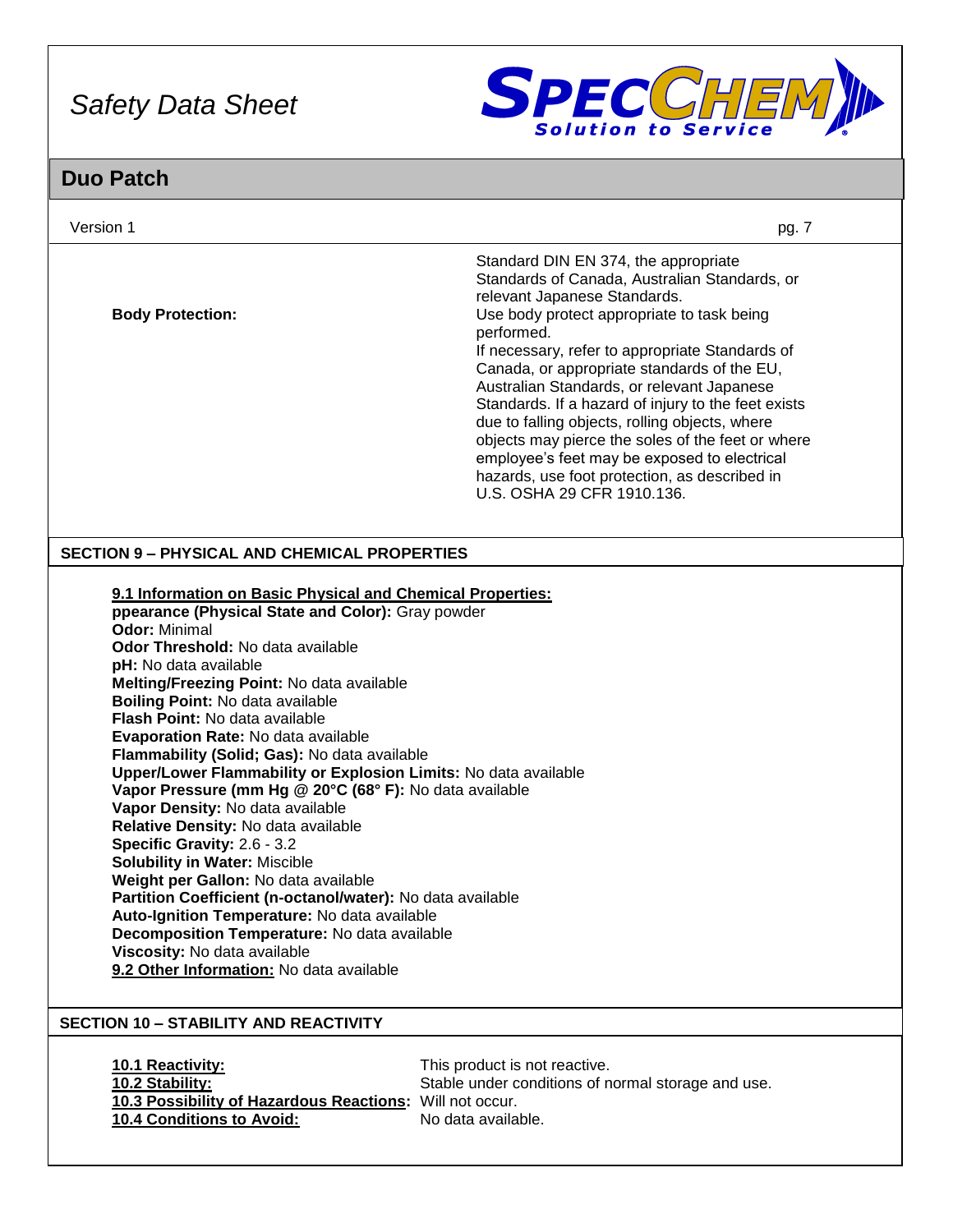

| Version 1                                                                                                        | pg. 8                                                                                                       |  |  |
|------------------------------------------------------------------------------------------------------------------|-------------------------------------------------------------------------------------------------------------|--|--|
| 10.5 Incompatible Substances:<br>Hydrogen fluoride.<br>10.6 Hazardous Decomposition Products: No data available. |                                                                                                             |  |  |
| <b>SECTION 11 - TOXICOLOGY INFORMATION</b>                                                                       |                                                                                                             |  |  |
| 11.1 Information on Toxicological Effects:                                                                       |                                                                                                             |  |  |
| <b>Toxicity Data:</b><br><b>Suspected Cancer Agent:</b>                                                          | No data available<br>Crystalline Silica (Quartz)/Silica Sand (CAS 14808-60-7) is                            |  |  |
|                                                                                                                  | found on one or more of the following lists: FEDERAL OSHA Z                                                 |  |  |
|                                                                                                                  | LIST, NTP, IARC, or CAL/OSHA and therefore is considered<br>to be a cancer-causing agent by these agencies. |  |  |
| Irritancy:                                                                                                       | Skin, eye, and respiratory irritant.                                                                        |  |  |
| <b>Sensitization to the Product:</b>                                                                             | This product is expected to cause skin sensitization.                                                       |  |  |
| <b>Germ Cell Mutagenicity:</b>                                                                                   | This product does not contain ingredients that are suspected<br>to be a germ cell mutagenic.                |  |  |
| <b>Reproductive Toxicity:</b>                                                                                    | This product is not expected to be a human reproductive                                                     |  |  |
|                                                                                                                  | toxicant.                                                                                                   |  |  |
| <b>SECTION 12 - ECOLOGICAL INFORMATION</b>                                                                       |                                                                                                             |  |  |
|                                                                                                                  |                                                                                                             |  |  |
| 12.1 Toxicity:<br>12.2 Persistence and Degradability:                                                            | No data available<br>No specific data available on this product.                                            |  |  |
| 12.3 Bioaccumulative Potential:                                                                                  | No specific data available on this product.                                                                 |  |  |
| 12.4 Mobility in Soil:                                                                                           | No specific data available on this product.                                                                 |  |  |
| 12.5 Results of PBT and vPvB Assessment: No specific data available on this product.                             |                                                                                                             |  |  |
| 12.6 Other Adverse Effects:<br>No data available                                                                 |                                                                                                             |  |  |
| 12.7 Water Endangerment Class:                                                                                   | At present, there are no ecotoxicological assessments                                                       |  |  |
|                                                                                                                  | for this product.                                                                                           |  |  |
|                                                                                                                  |                                                                                                             |  |  |
| <b>SECTION 13 - DISPOSAL CONSIDERATIONS</b>                                                                      |                                                                                                             |  |  |
| <b>13.1 Waste Treatment Methods:</b>                                                                             | Waste disposal must be in accordance with                                                                   |  |  |
|                                                                                                                  | appropriate U.S. Federal, State, and local                                                                  |  |  |
|                                                                                                                  | regulations, those of Australia, EU Member                                                                  |  |  |
|                                                                                                                  | States and Japan.                                                                                           |  |  |
| 13.2 EU Waste Code:                                                                                              | Not determined                                                                                              |  |  |
| <b>SECTION 14 - TRANSPORTATION INFORMATION</b>                                                                   |                                                                                                             |  |  |
|                                                                                                                  |                                                                                                             |  |  |
|                                                                                                                  | 14.1 U.S. Department of Transportation (DOT) Shipping Regulations:                                          |  |  |
|                                                                                                                  | This product is classified (per 49 CFR 172.101) by the U.S. Department of Transportation, as follows.       |  |  |
| <b>UN Identification Number:</b>                                                                                 | Not applicable                                                                                              |  |  |
| <b>Proper Shipping Name:</b><br><b>Hazard Class Number and Description:</b>                                      | Not regulated<br>Not applicable                                                                             |  |  |
| <b>Packing Group:</b>                                                                                            | Not applicable                                                                                              |  |  |
| <b>DOT Label(s) Required:</b>                                                                                    | Not applicable                                                                                              |  |  |
|                                                                                                                  |                                                                                                             |  |  |
|                                                                                                                  |                                                                                                             |  |  |
|                                                                                                                  |                                                                                                             |  |  |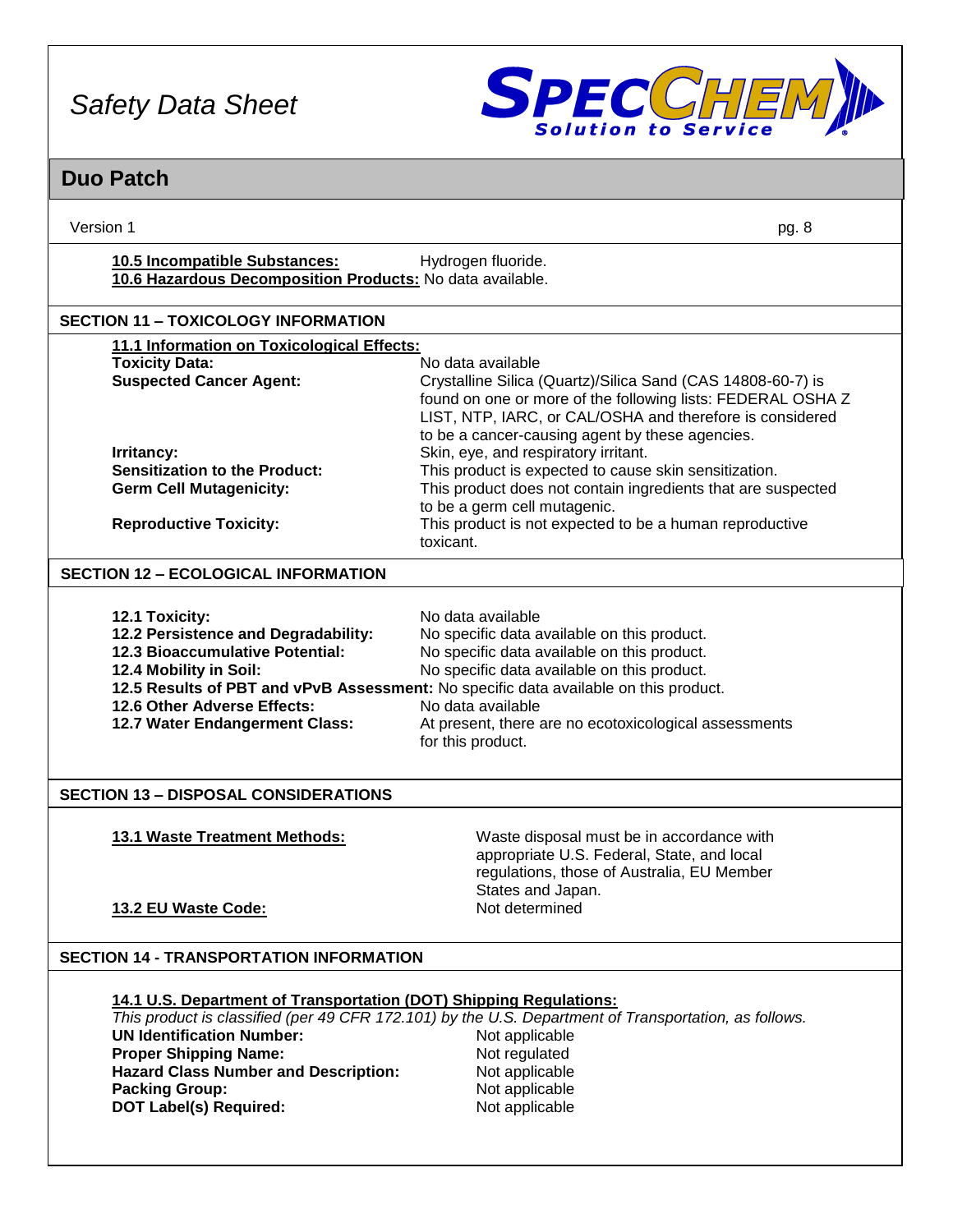

| Version 1                                                                                                                                                                                                                                                                                                                                                                                                                                                                                                                                                                                                                                                                                                                                                                                                                                                                                                                                                                                                                                                                                                                                                                                                                                                                                                                                                             | pg. 9                                                                                                                                                                                                                  |
|-----------------------------------------------------------------------------------------------------------------------------------------------------------------------------------------------------------------------------------------------------------------------------------------------------------------------------------------------------------------------------------------------------------------------------------------------------------------------------------------------------------------------------------------------------------------------------------------------------------------------------------------------------------------------------------------------------------------------------------------------------------------------------------------------------------------------------------------------------------------------------------------------------------------------------------------------------------------------------------------------------------------------------------------------------------------------------------------------------------------------------------------------------------------------------------------------------------------------------------------------------------------------------------------------------------------------------------------------------------------------|------------------------------------------------------------------------------------------------------------------------------------------------------------------------------------------------------------------------|
| <b>North American Emergency</b>                                                                                                                                                                                                                                                                                                                                                                                                                                                                                                                                                                                                                                                                                                                                                                                                                                                                                                                                                                                                                                                                                                                                                                                                                                                                                                                                       |                                                                                                                                                                                                                        |
| <b>Response Guidebook Number:</b>                                                                                                                                                                                                                                                                                                                                                                                                                                                                                                                                                                                                                                                                                                                                                                                                                                                                                                                                                                                                                                                                                                                                                                                                                                                                                                                                     | Not applicable                                                                                                                                                                                                         |
| <b>14.2 Environmental Hazards:</b>                                                                                                                                                                                                                                                                                                                                                                                                                                                                                                                                                                                                                                                                                                                                                                                                                                                                                                                                                                                                                                                                                                                                                                                                                                                                                                                                    |                                                                                                                                                                                                                        |
| <b>Marine Pollutant:</b>                                                                                                                                                                                                                                                                                                                                                                                                                                                                                                                                                                                                                                                                                                                                                                                                                                                                                                                                                                                                                                                                                                                                                                                                                                                                                                                                              | The components of this product are not designated by                                                                                                                                                                   |
|                                                                                                                                                                                                                                                                                                                                                                                                                                                                                                                                                                                                                                                                                                                                                                                                                                                                                                                                                                                                                                                                                                                                                                                                                                                                                                                                                                       | the Department of Transportation to be Marine<br>Pollutants (49 CFR 172.101, Appendix B).                                                                                                                              |
| 14.3 Special Precaution for User:                                                                                                                                                                                                                                                                                                                                                                                                                                                                                                                                                                                                                                                                                                                                                                                                                                                                                                                                                                                                                                                                                                                                                                                                                                                                                                                                     | None                                                                                                                                                                                                                   |
| 14.4 International Air Transport Association                                                                                                                                                                                                                                                                                                                                                                                                                                                                                                                                                                                                                                                                                                                                                                                                                                                                                                                                                                                                                                                                                                                                                                                                                                                                                                                          |                                                                                                                                                                                                                        |
| <b>Shipping Information (IATA):</b>                                                                                                                                                                                                                                                                                                                                                                                                                                                                                                                                                                                                                                                                                                                                                                                                                                                                                                                                                                                                                                                                                                                                                                                                                                                                                                                                   | Not regulated.                                                                                                                                                                                                         |
| 14.5 International Maritime Organization                                                                                                                                                                                                                                                                                                                                                                                                                                                                                                                                                                                                                                                                                                                                                                                                                                                                                                                                                                                                                                                                                                                                                                                                                                                                                                                              |                                                                                                                                                                                                                        |
| <b>Shipping Information (IMO):</b>                                                                                                                                                                                                                                                                                                                                                                                                                                                                                                                                                                                                                                                                                                                                                                                                                                                                                                                                                                                                                                                                                                                                                                                                                                                                                                                                    |                                                                                                                                                                                                                        |
| <b>UN Identification Number:</b>                                                                                                                                                                                                                                                                                                                                                                                                                                                                                                                                                                                                                                                                                                                                                                                                                                                                                                                                                                                                                                                                                                                                                                                                                                                                                                                                      | Not applicable                                                                                                                                                                                                         |
| <b>Proper Shipping Name:</b>                                                                                                                                                                                                                                                                                                                                                                                                                                                                                                                                                                                                                                                                                                                                                                                                                                                                                                                                                                                                                                                                                                                                                                                                                                                                                                                                          | Not regulated                                                                                                                                                                                                          |
| <b>Hazard Class Number and Description:</b>                                                                                                                                                                                                                                                                                                                                                                                                                                                                                                                                                                                                                                                                                                                                                                                                                                                                                                                                                                                                                                                                                                                                                                                                                                                                                                                           | Not applicable                                                                                                                                                                                                         |
| <b>Packing Group:</b>                                                                                                                                                                                                                                                                                                                                                                                                                                                                                                                                                                                                                                                                                                                                                                                                                                                                                                                                                                                                                                                                                                                                                                                                                                                                                                                                                 | Not applicable                                                                                                                                                                                                         |
| <b>EMS-No:</b>                                                                                                                                                                                                                                                                                                                                                                                                                                                                                                                                                                                                                                                                                                                                                                                                                                                                                                                                                                                                                                                                                                                                                                                                                                                                                                                                                        | Not applicable                                                                                                                                                                                                         |
|                                                                                                                                                                                                                                                                                                                                                                                                                                                                                                                                                                                                                                                                                                                                                                                                                                                                                                                                                                                                                                                                                                                                                                                                                                                                                                                                                                       |                                                                                                                                                                                                                        |
| <b>SECTION 15 - REGULATORY INFORMATION</b>                                                                                                                                                                                                                                                                                                                                                                                                                                                                                                                                                                                                                                                                                                                                                                                                                                                                                                                                                                                                                                                                                                                                                                                                                                                                                                                            |                                                                                                                                                                                                                        |
| 15.1 Safety, Health and Environmental Regulations Specific for the Substance or Mixture:<br><b>United States Regulations:</b><br><b>U.S. SARA Reporting Requirements:</b><br>of Title III of the Superfund Amendments and Reauthorization Act.<br><b>U.S. SARA 311/312:</b><br>Acute Health: Yes; Chronic Health: Yes; Fire: No; Reactivity; No<br><b>U.S. CERCLA Reportable Quantity:</b><br>None<br><b>U.S. TSCA Inventory Status:</b><br>The components of this product are listed on the TSCA Inventory or are exempted from listing.<br><b>Other U.S. Federal Regulations:</b><br>None known<br><b>California Safe Drinking Water and Toxic Enforcement Act (Proposition 66):</b><br>This product does contain "Silica, crystalline", which is on the Proposition 65 Lists.<br>15.2 Canadian Regulations:<br><b>Canadian DSL/NDSL Inventory Status:</b><br>Components are DSL Listed, NDSL Listed and/or are exempt from listing<br><b>Other Canadian Regulations:</b><br>Not applicable<br><b>Canadian Environmental Protection Act (CEPA) Priorities Substances Lists:</b><br>This product has been classified in accordance with the hazard criteria of the Controlled Products<br>Regulations and the MSDS contains all of the information required by those regulations.<br><b>Canadian WHMIS Classification and Symbols:</b><br><b>Product Regulations</b> | The components of this product are not subject to the reporting requirements of Sections 302, 304, and 313<br>This product is Class E, Corrosive, and D2B, Materials causing other toxic effects, per WHMIS Controlled |
|                                                                                                                                                                                                                                                                                                                                                                                                                                                                                                                                                                                                                                                                                                                                                                                                                                                                                                                                                                                                                                                                                                                                                                                                                                                                                                                                                                       |                                                                                                                                                                                                                        |